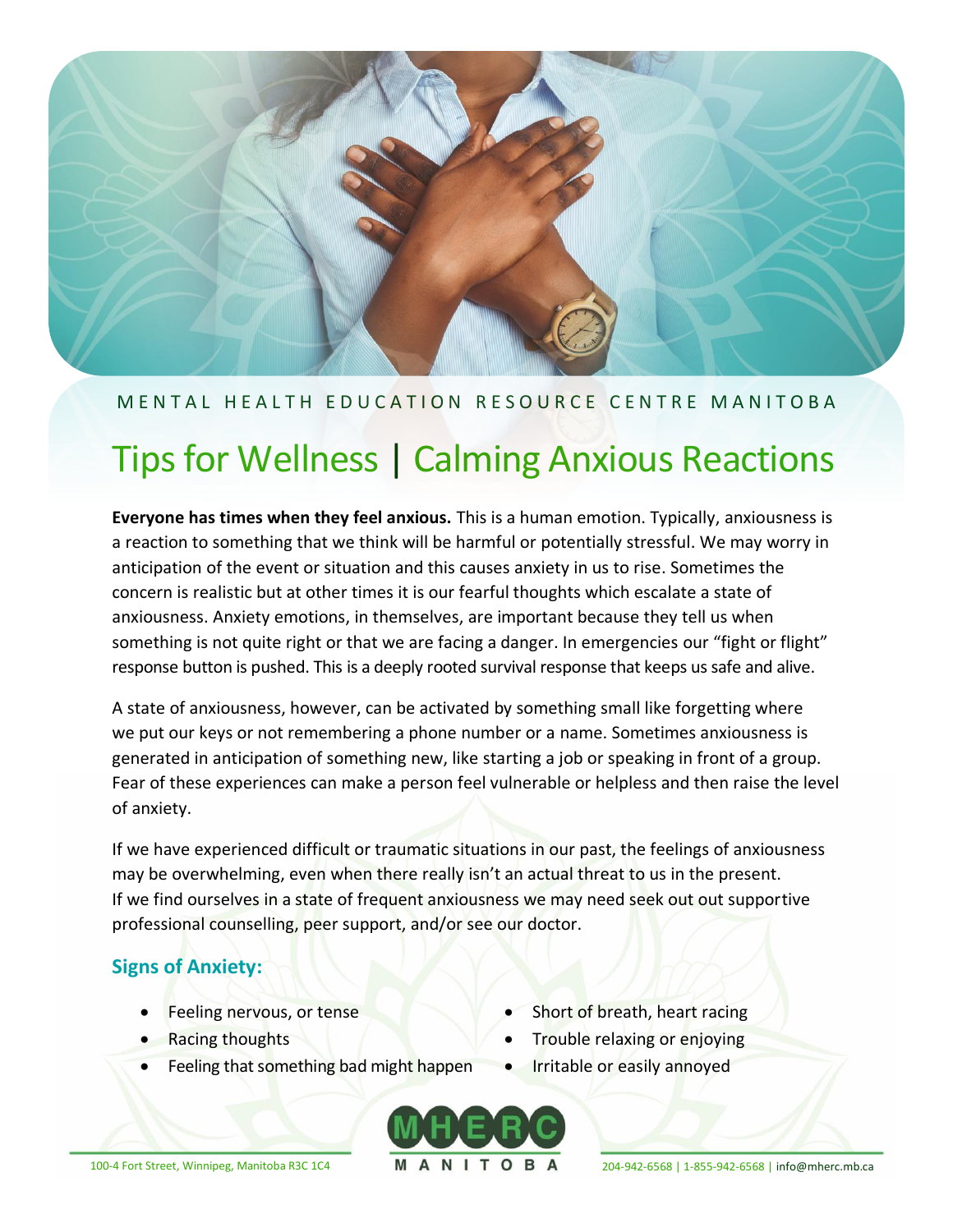### **Tips to Reduce Anxiousness:**

- Be kind to yourself and use gentle self-talk! Normalize the anxiety by reminding yourself that you are not alone and that others also experience anxiousness. Tell yourself that you are not broken and that feeling anxious is perfectly ok. This kind of self talk can bring the level of anxiousness down to a manageable level or may even resolve the anxiety in the moment completely.
- Find a place where you can be quiet and just breath. This can be anywhere indoors or outdoors. Being in nature like a park or a garden is nice but not necessary. The main thing is to find somewhere where you feel safe and where you can take a few minutes to regroup.
- Pay attention to what is happening in your body. Notice where you are feeling tense or agitated in your body. Try not to resist the tension – instead place your hand on that part of your body or imagine breathing into this area. Send thoughts of acceptance and reassurance to your stressed body.
- Pay attention to what is happening in your head! Are your thoughts making the anxiety worse? Are you thinking about the worst outcome? Can you be more realistic about what might actually happen?
- Call or friend or a trusted family member and share. Make sure to choose a person to talk to who won't escalate the anxiousness. Think about someone who can offer reassuring and practical feedback or who can simply listen.

#### **On an On-Going Basis, You Can:**

- Learn about techniques that are useful and proven in reducing anxiety. CBT is a research based and accredited treatment for generalized anxiety, panic disorder, obsessive compulsive disorder, and more general anxiousness. CBT focuses on thinking, feeling and behaving and is effective in changing over to realistic thoughts that decrease worry and fear.
- Have about 30 minutes of light exercise several times a week can go a long way to help you feel less anxious.